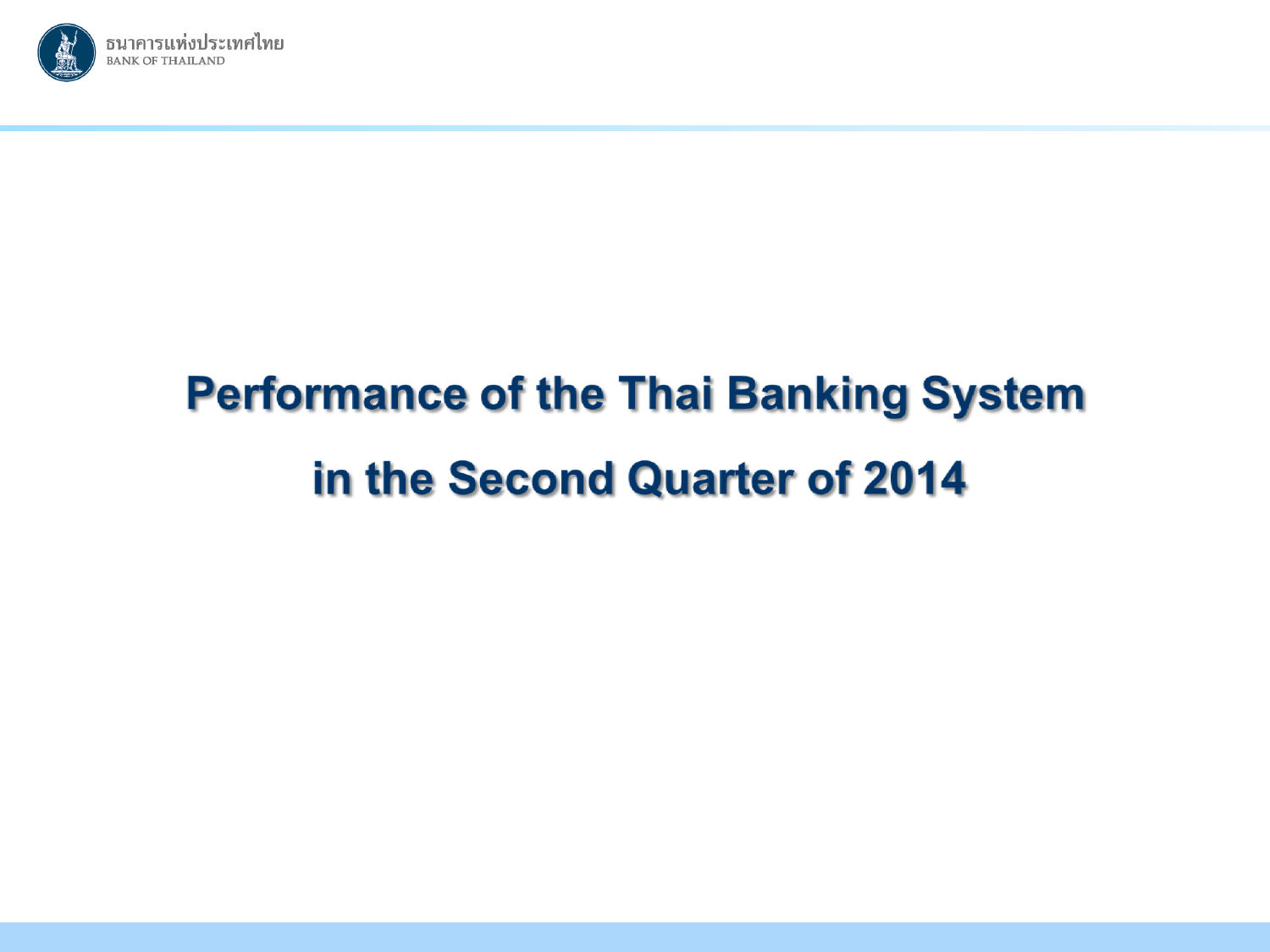

# **Overall Performance of the Thai Banking System**

#### **The banking system remained resilient.**

- **Loan expanded by 7.3% decelerated from both corporate and consumer loan in line with the economic slowdown; however, sign of improvement was observed at the end of the quarter.**
- **Loan quality remained intact with a sign of slight deterioration.**

**NPL ratio was stable at 2.3%.**

**Loan loss provision was high.** 

**Ratio of actual loan loss provision to regulatory loan loss provision stood at 169.2%.**

- **Net profit expanded at a slower pace in line with the economic conditions as a result of less intense competition in deposit mobilization and lower loan loss provision after high level of provisioning was made earlier.**
- **Capital increased from profit allocation.**

**BIS ratio and Tier 1 ratio rose to 15.9% and 13.0 %, respectively.**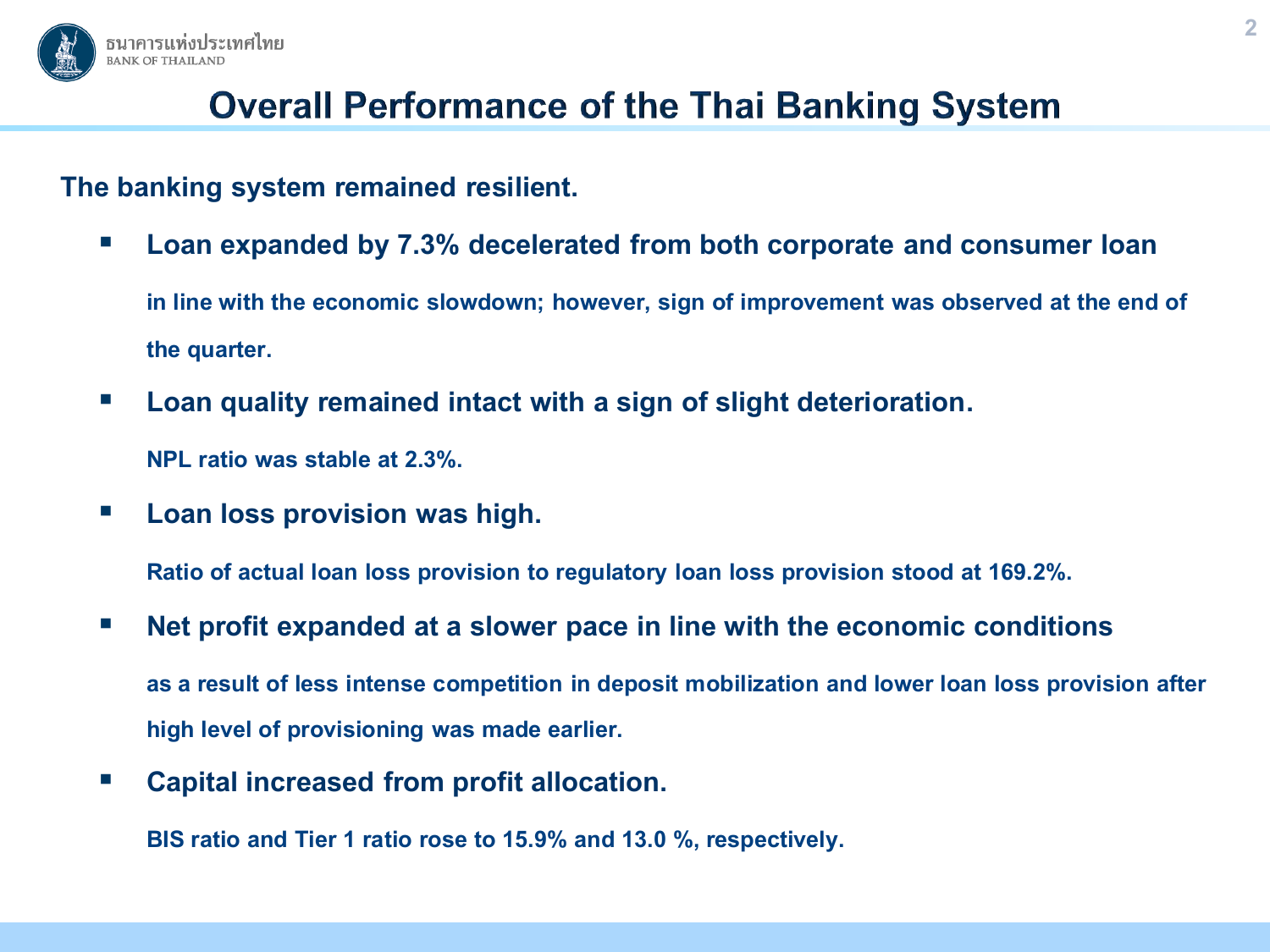

#### **Loan Growth**

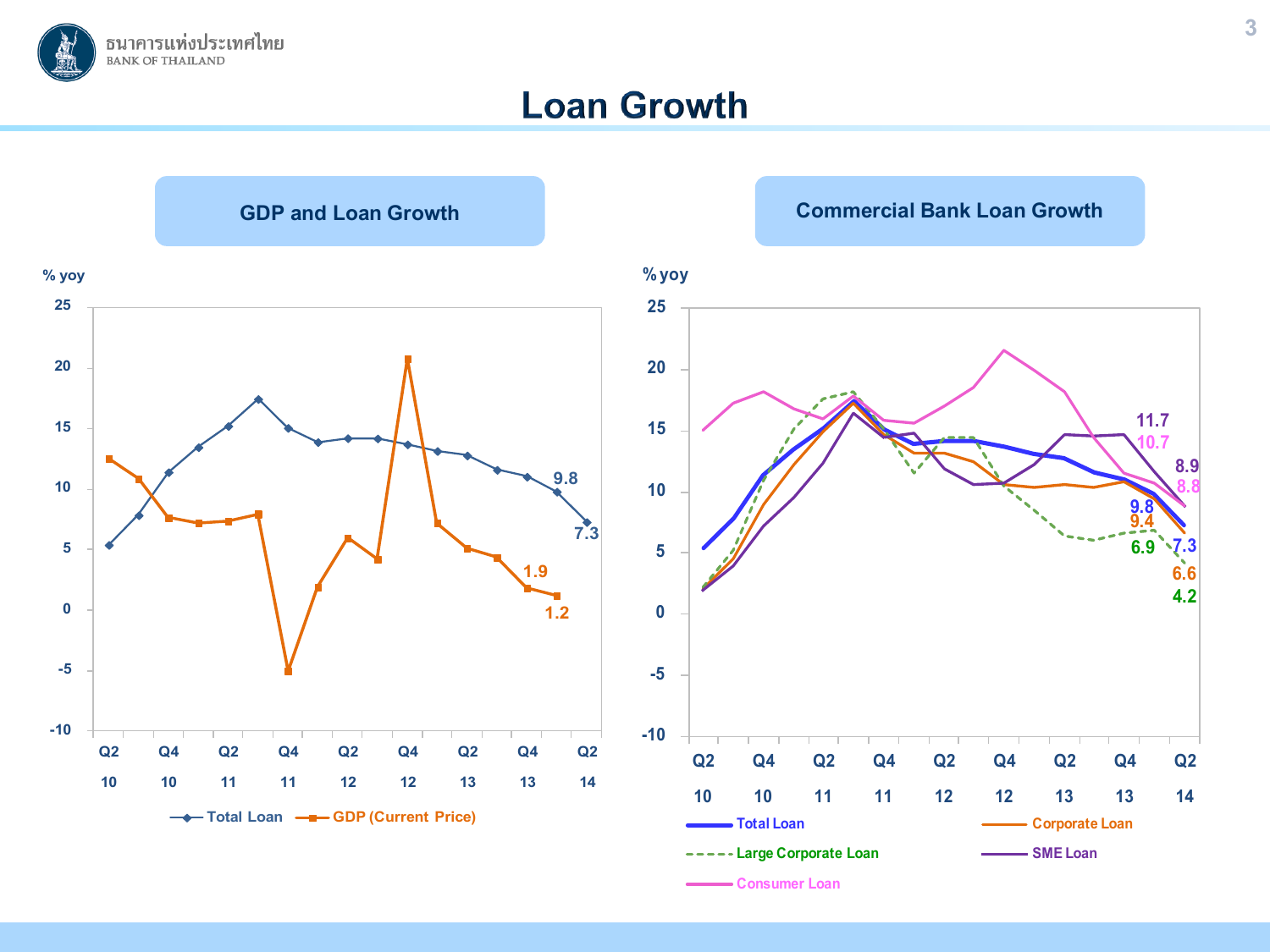

### **Corporate Loan**

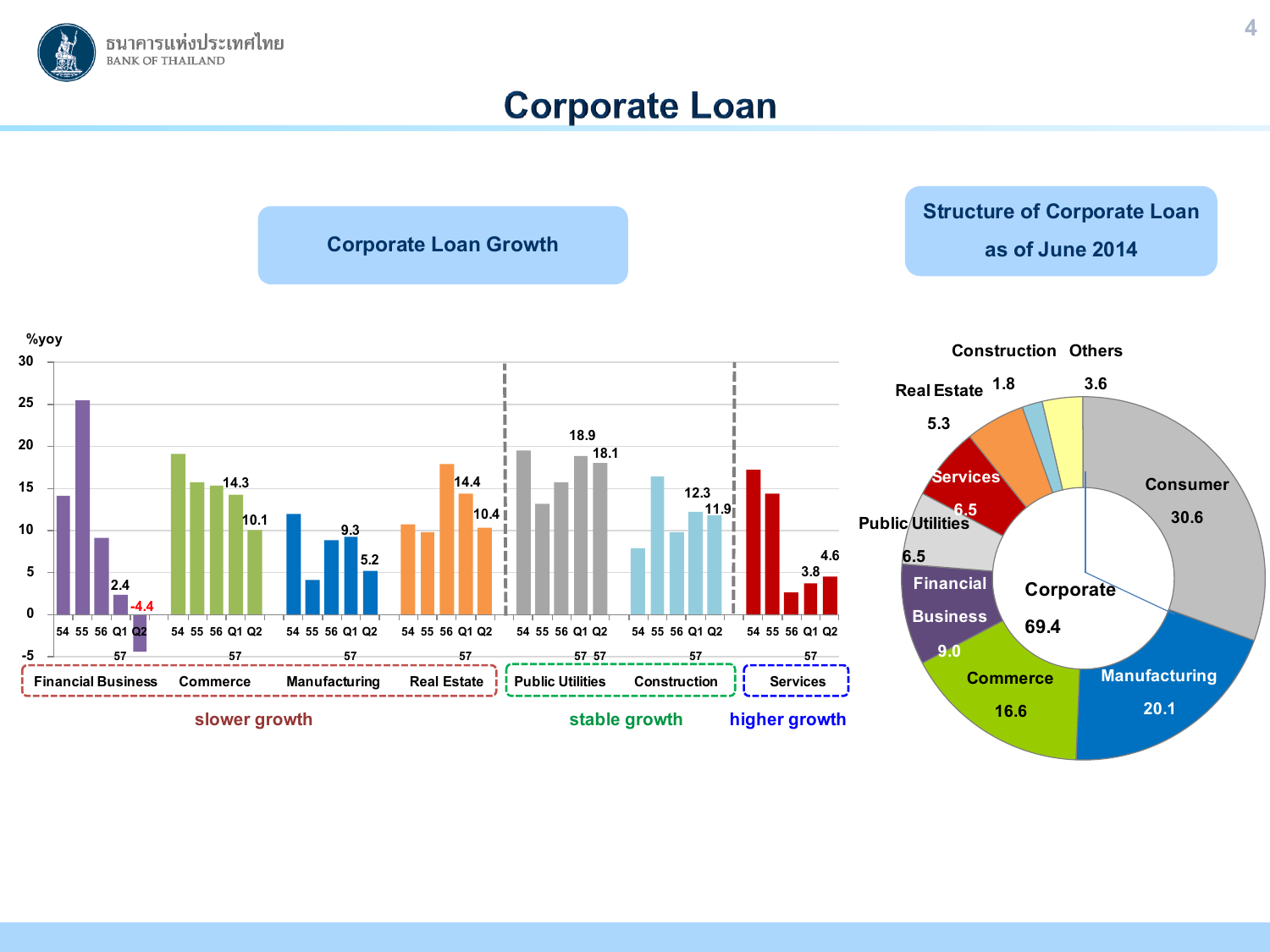

#### **Consumer Loan**

**Consumer Loan Growth**

**Structure of Consumer Loan**

**as of June 2014**



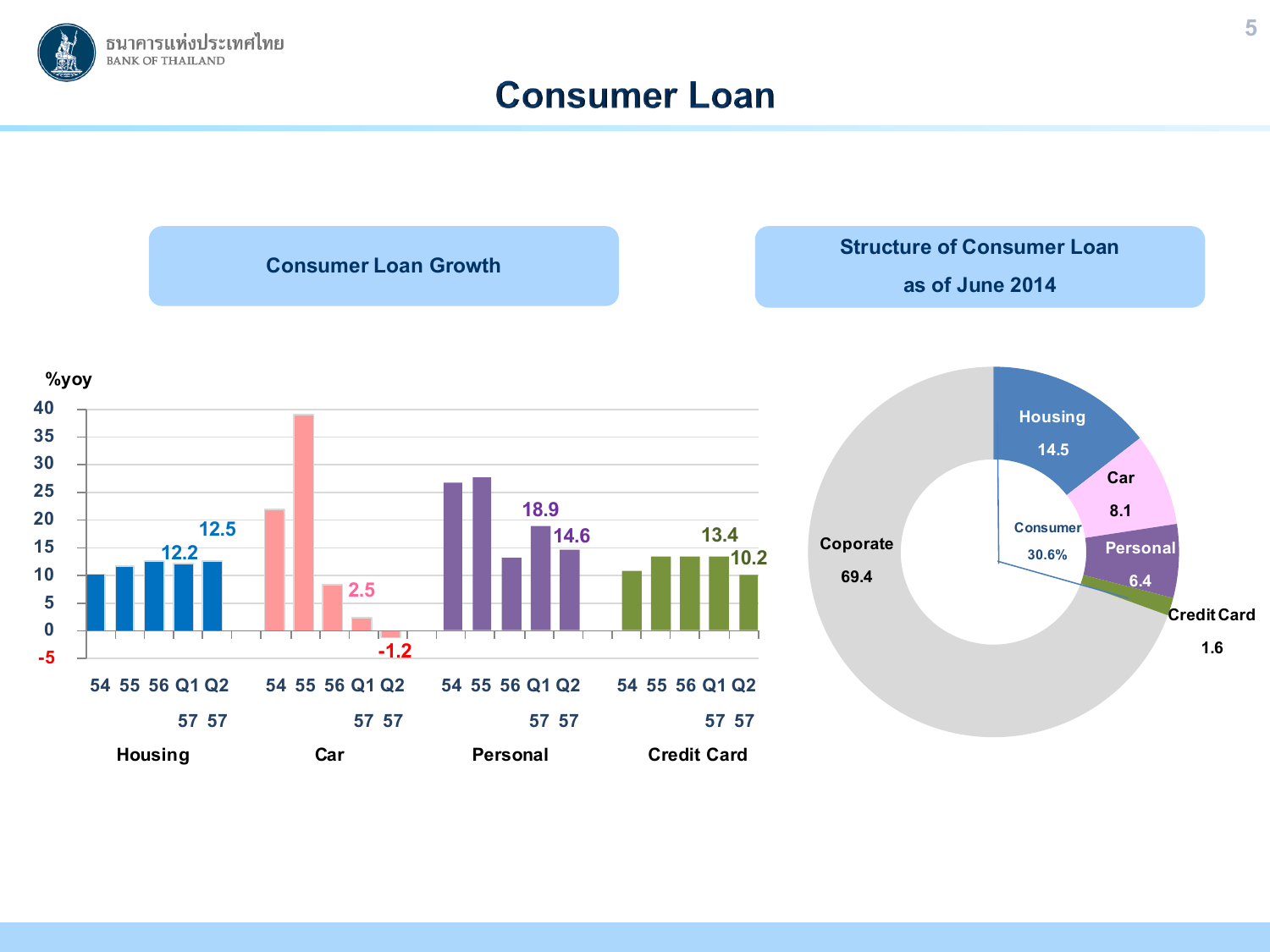

#### **Loan and Deposit**

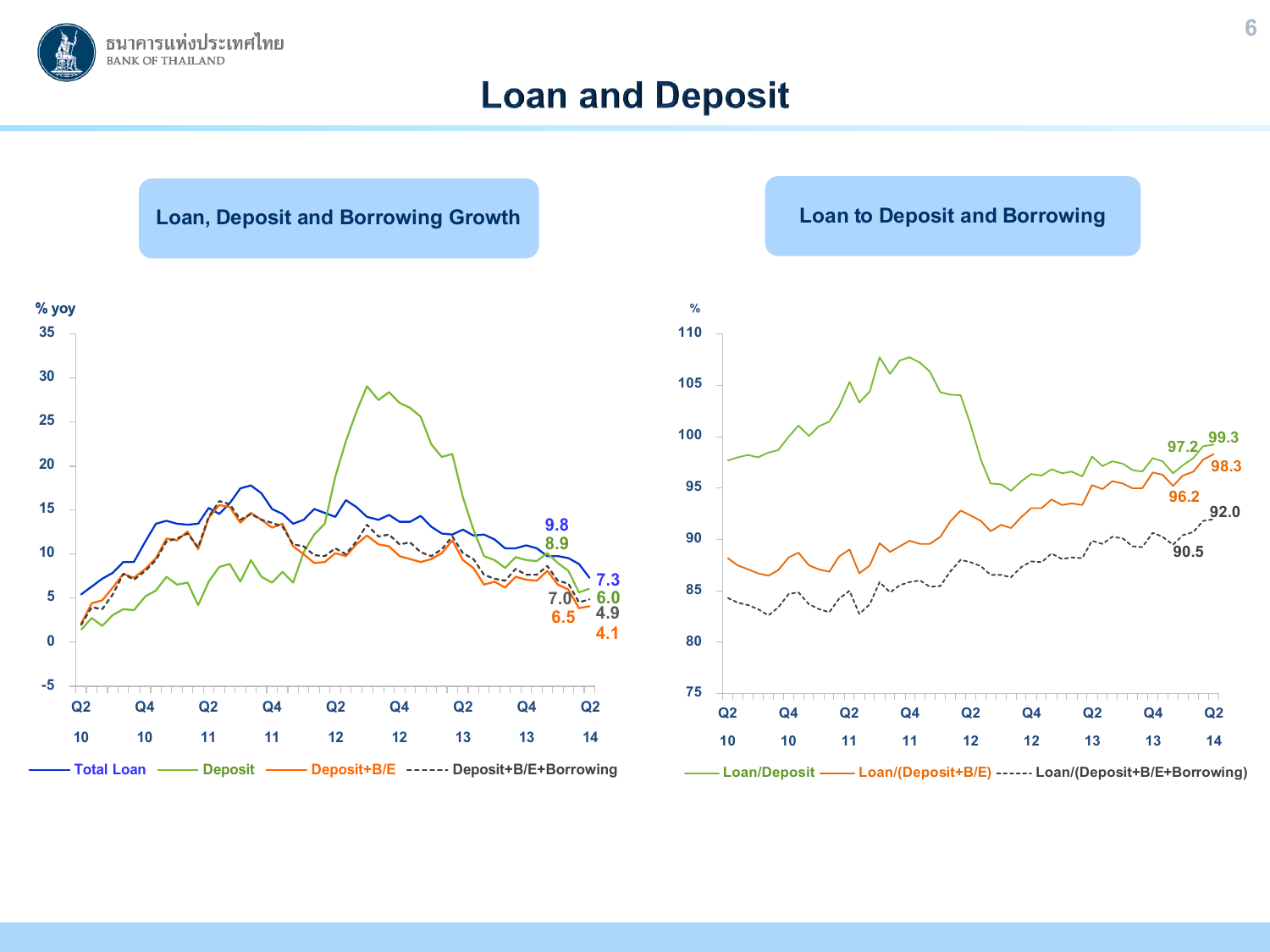

### **Loan Quality**



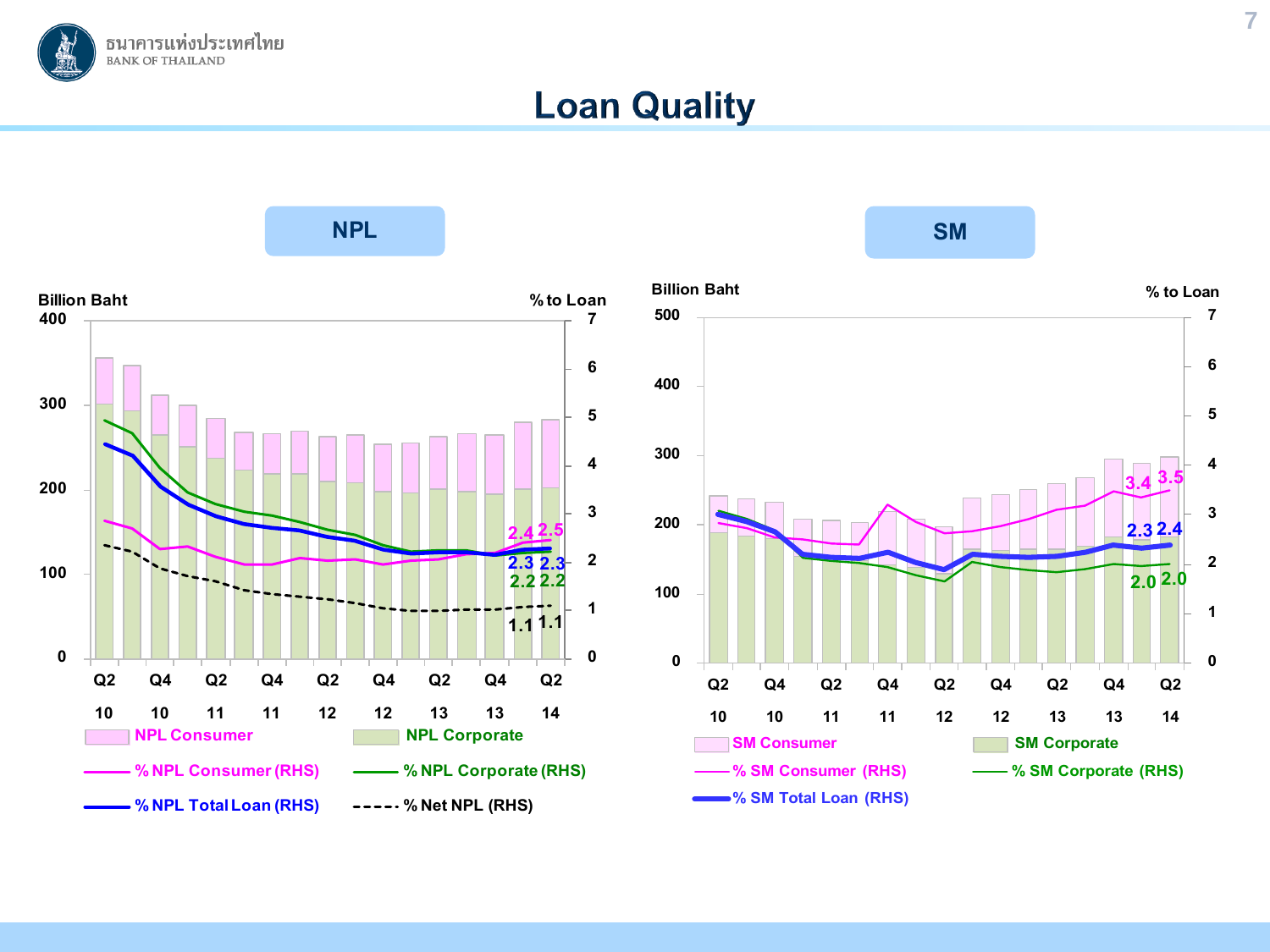

### **Corporate Loan Quality**

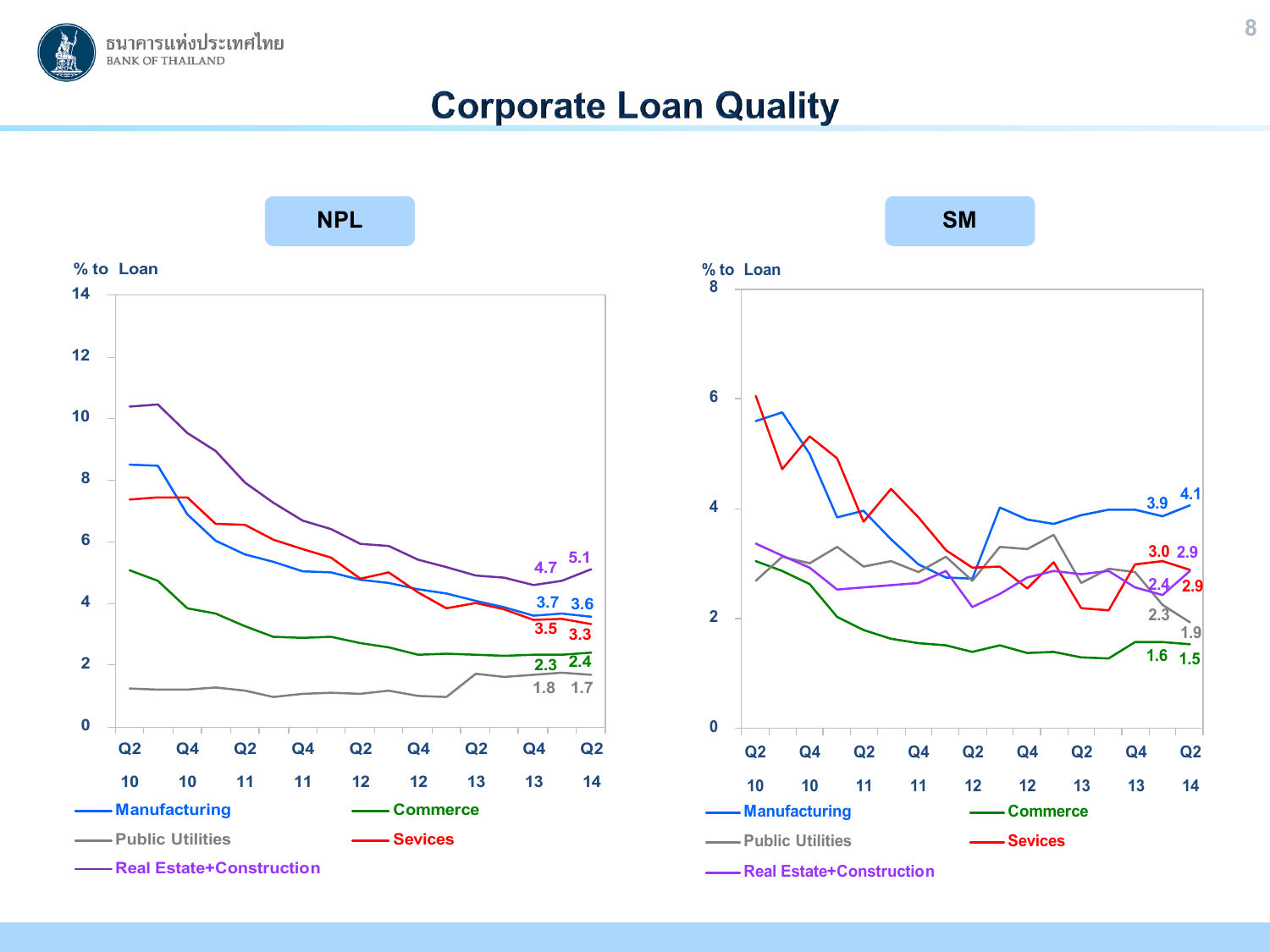

### **Consumer Loan Quality**

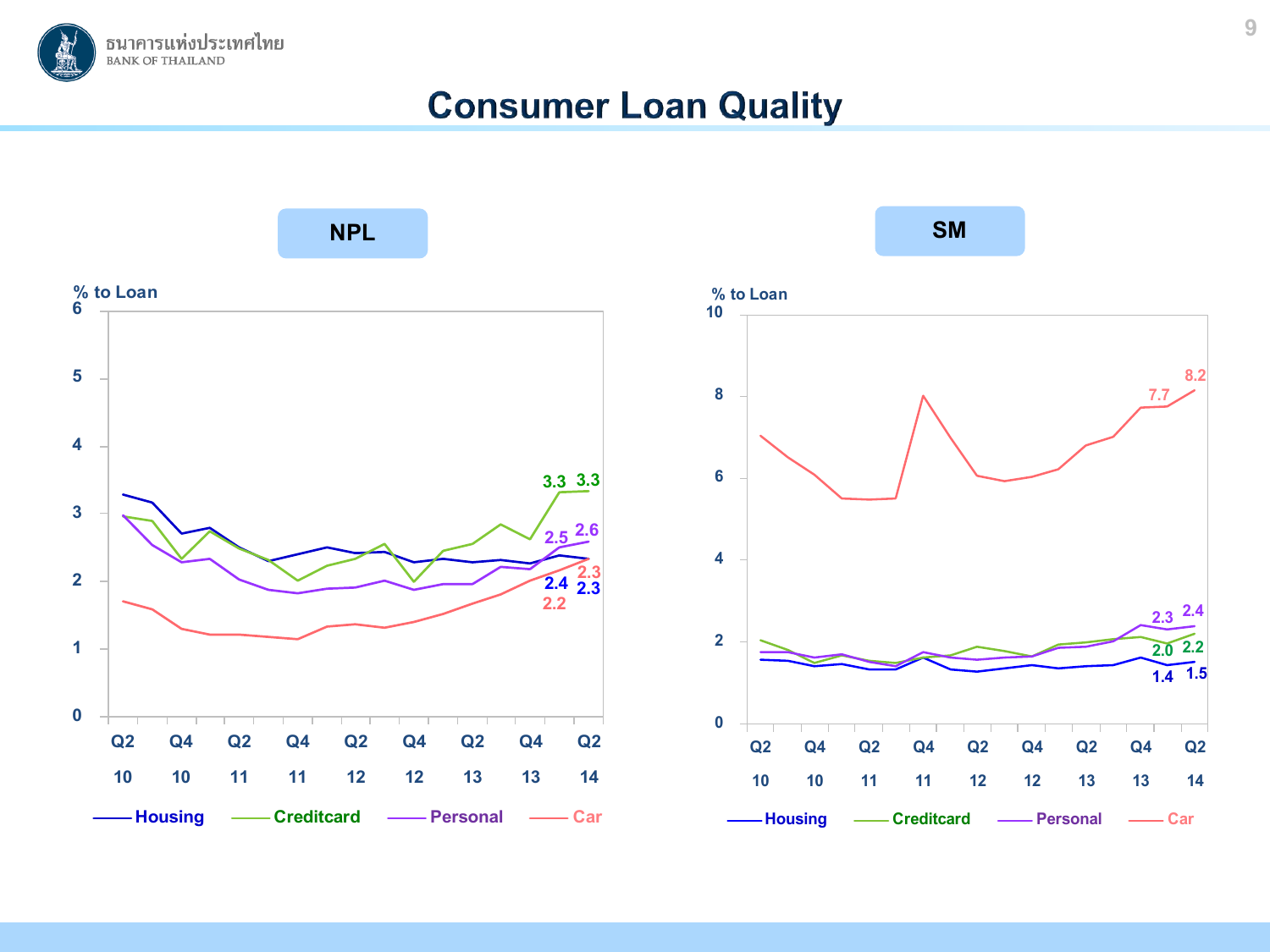

#### **Loan Loss Provision**



**Actual/Regulatory loan loss provision Ratio**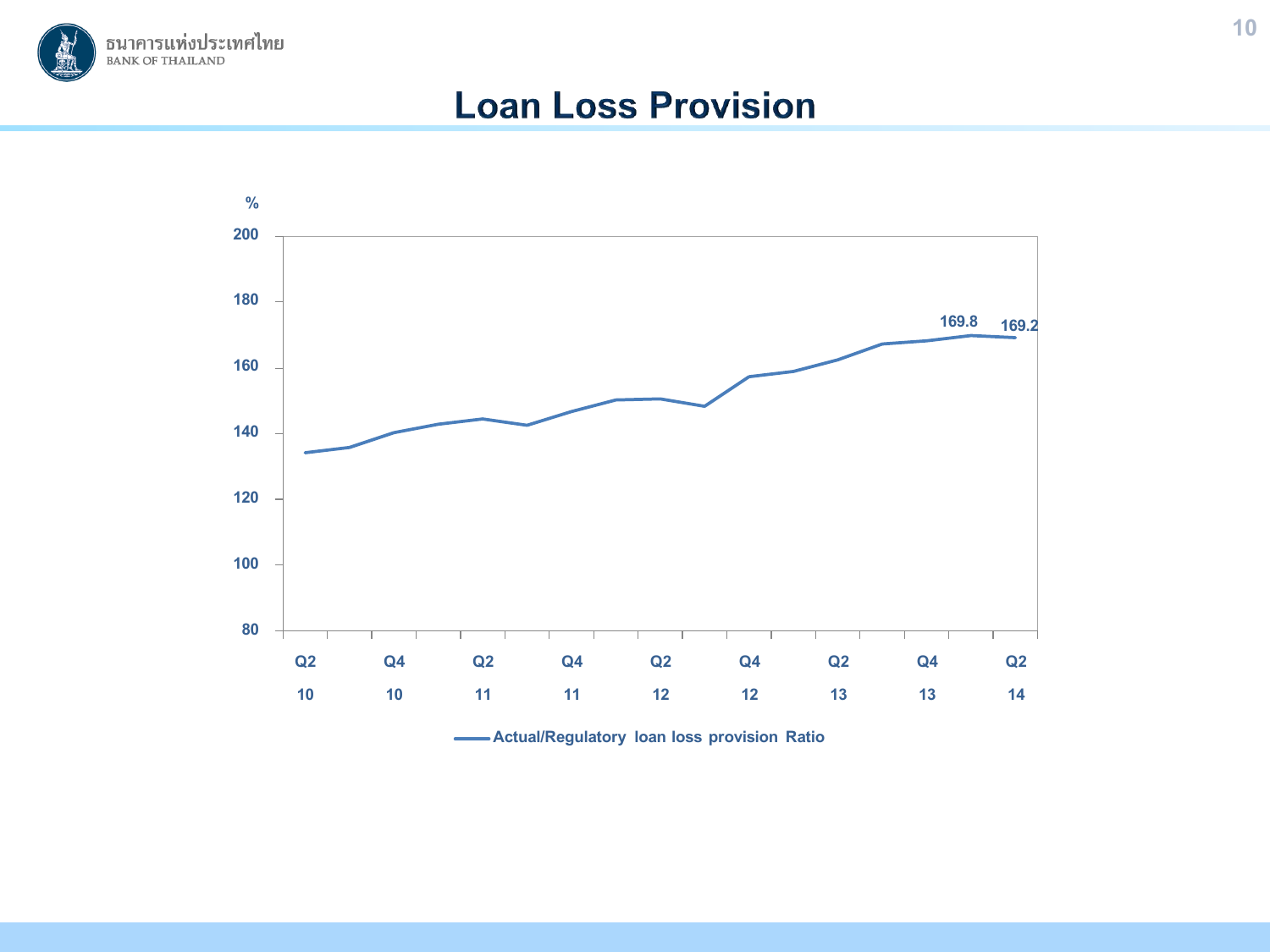

## **Banking Performance**



\* The adjusted profit after excluding the sale of a bank's subsidiary

\*\* The adjusted profit after excluding a bank's dividend from its affiliates